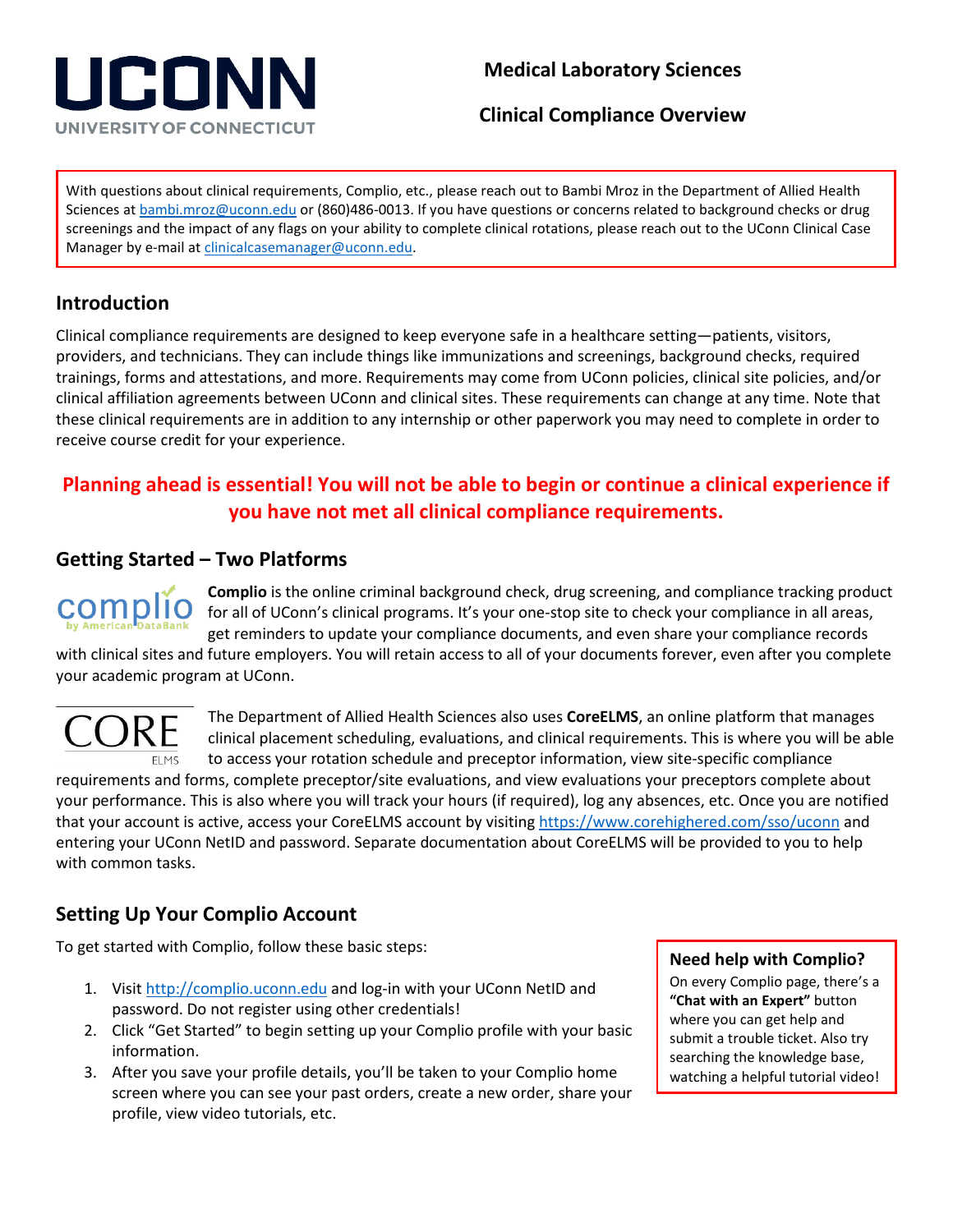## **Placing an Order**

Once you've set up your Complio profile, you're ready to place your order! Follow these steps to ensure that you select the appropriate options for your academic program:

- 1. Click "Place Order," select "Medical Laboratory Sciences" as your program.
- 2. Click "Load Packages."
- 3. **Prior to August 1**, please select only the "12 Month Immunization Tracking" package (\$15.00). Then, you will have to return to Complio after August 1 to purchase the background check and drug screen items noted below. If you purchase these prior to August 1, you may have to re-purchase at your own expense.
- 4. **After August 1**, select the following:
	- a. 12 Month Immunization Tracking (\$15.00)
	- b. Medical Laboratory Sciences Background Check & Drug Screen Bundle, which includes:
		- Basic Background Check (Note: Background Check fees can vary depending on where you have lived in the last seven years as some states require additional background check fees; additional fees will also apply if you have lived internationally within the last seven years)
		- ii. 10-panel Drug Screen
- 5. Click "Next" and fill in all required information. *Please make sure to enter your correct social security number or you will have to pay for a second background check.* Note that your PeopleSoft number is required!
- 6. Click "Next" to begin the process of reviewing and electronically signing the required disclosures.
- 7. Review your order information *You will not be able to change your order or your personal information after you have advanced beyond this step* so please make sure everything you've entered is accurate!
- 8. Click "Next" and then "OK" to proceed to the payment screen.
- 9. Select your payment method for each piece of the order, enter required information, and click next.

Complio will complete your background check within a few days. **You are responsible for collecting and uploading all of your required compliance documentation** so it can be verified by Complio staff. This includes forms, immunization records, lab reports, insurance information, CPR certification, and more. Failure to stay on top of these requirements and satisfy them in a timely manner may result in an inability to proceed to your clinical rotation(s). Please plan ahead and be proactive in seeking healthcare provider documentation, appointments, etc. to meet your clinical requirements.



# **Background Check/Drug Screen Flags**

You will be notified by Complio with the results of your background check and/or drug screen. The Program Director and Department admin staff only see red flags, not the cause of those red flags. If you have a flag on your background check or drug screen, you should reach out to UConn's Clinical Case Manager [\(clinicalcasemanager@uconn.edu\)](mailto:clinicalcasemanager@uconn.edu) to begin the process of resolving the flag with Complio and potentially with UConn, depending on the nature of the flag.

## **The Road to Compliance**

*Remember: It isn't enough to complete the requirement…you must also upload appropriate documentation into Complio and associate the document(s) to the correct requirement for review!*

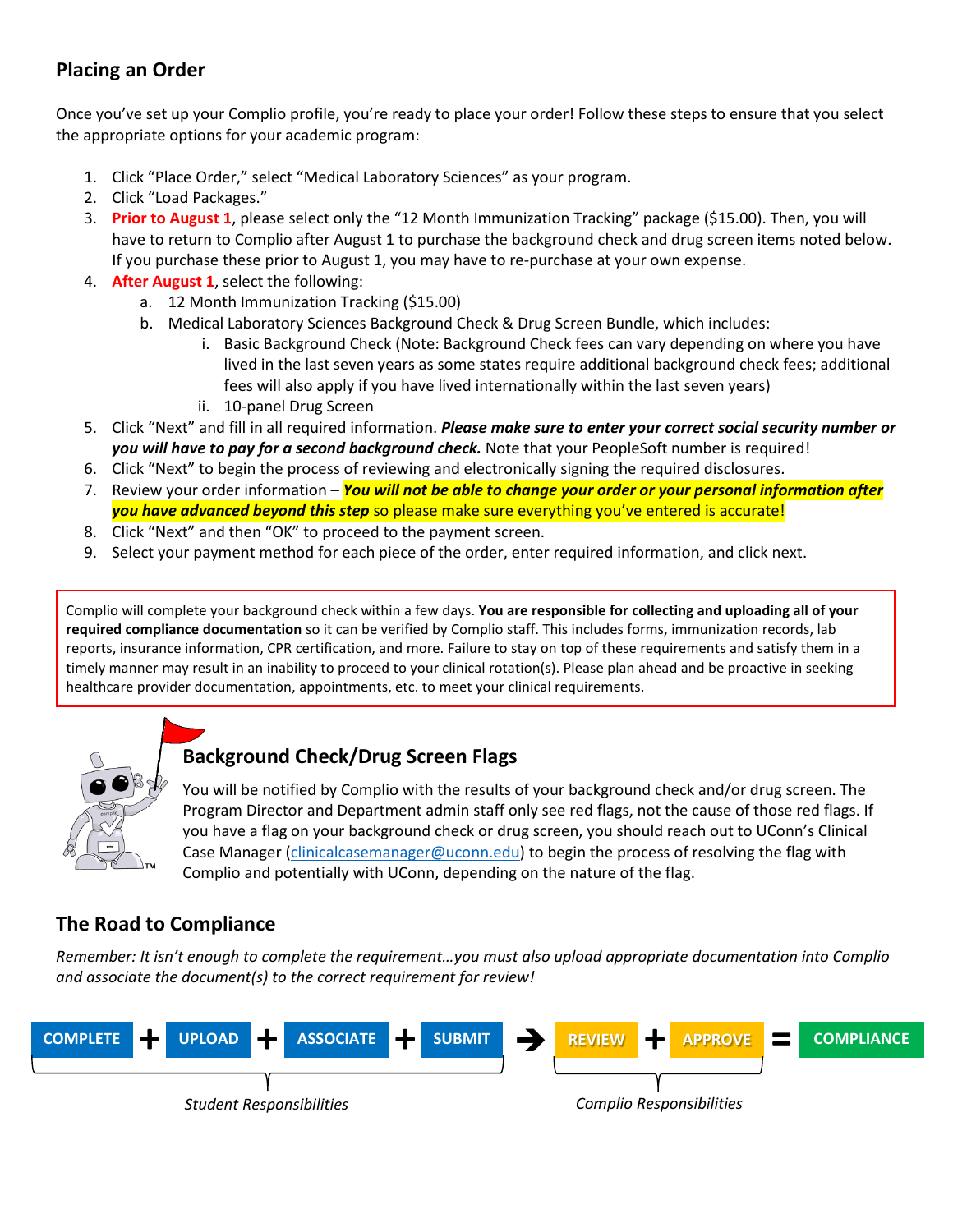### **Compliance Requirements**

- **1. Required Forms – All can be completed electronically within Complio!**
	- a. Employer Release Form
	- b. Student Clinical Placement Authorization/Consent for Review & Disclosure Form
	- c. Property Waiver Form
	- d. Medicare Exclusion Verification Form
	- e. Photo/Information Release Form
- **2. Health Insurance Card** Front and back showing valid health insurance coverage
- **3. Physical Examination Form** Completed by your healthcare provider
- **4. Tuberculosis** You are required to submit documentation of *either* a negative PPD Skin Test (depending on your clinical site, you may have to have a second step) or QuantiFERON/T-spot blood test. If results are positive, you will be required to submit a negative chest x-ray. If you have previously been vaccinated against TB, please choose the Quantiferon option.

#### **Immunization Compliance Requirements**



For most requirements, it is not enough to show that you have received the required immunization. You must demonstrate *proof* of immunity via a positive titer. In some cases, you may be required to get a booster dose of an immunization and then re-titer. You can get immunizations and/or titers at your regular healthcare provider or at UConn Student Health Services. If you have allergies or other conditions which may interfere with your ability to receive immunizations, you may be able to apply for an exception to specific requirements. Always discuss concerns with your healthcare provider.

- **1. Influenza** Record of receiving a flu shot between October 1 and March 31
- **2. Tetanus** Record of current Tdap or Td vaccination within 10 years
- **3. Measles, Mumps & Rubella (MMR)** Typically, you will have received two doses of the MMR vaccine as a child and may also have had a two-vaccine booster prior to entering college. To prove immunity, you will follow the following steps:
	- a. Have your healthcare provider perform a titer for each (measles, mumps, rubella). Upload results to Complio. If all titers are positive, you're all set!
	- b. If one or more of your titers are negative, you will need to get an MMR booster and then re-titer.
	- c. If your re-titer is also negative, you will be considered a "Non-Responder" for this immunization. Your healthcare provider will have to submit a non-responder letter, which you will upload to Complio.
- **4. Varicella** Typically, you will have received a varicella vaccine as a child, perhaps as part of your MMR series. To prove immunity, follow the following steps:
	- a. Have your healthcare provider perform a titer. If it is positive, you're all set!
	- b. If your varicella titer is negative, you will need to get a booster and then re-titer.
	- c. If your re-titer is also negative, you will be considered a "Non-Responder" for this immunization. Your healthcare provider will have to submit a non-responder letter, which you will upload to Complio.
- **5. Hepatitis B** To be compliant, you must demonstrate immunity for Hepatitis B through a positive titer. You can become temporarily compliant by beginning the 3-dose Hepatitis B vaccination series.
	- a. If you have had a complete Hepatitis B vaccination series in the past, have your healthcare provider perform a titer. If it is positive, you're all set!